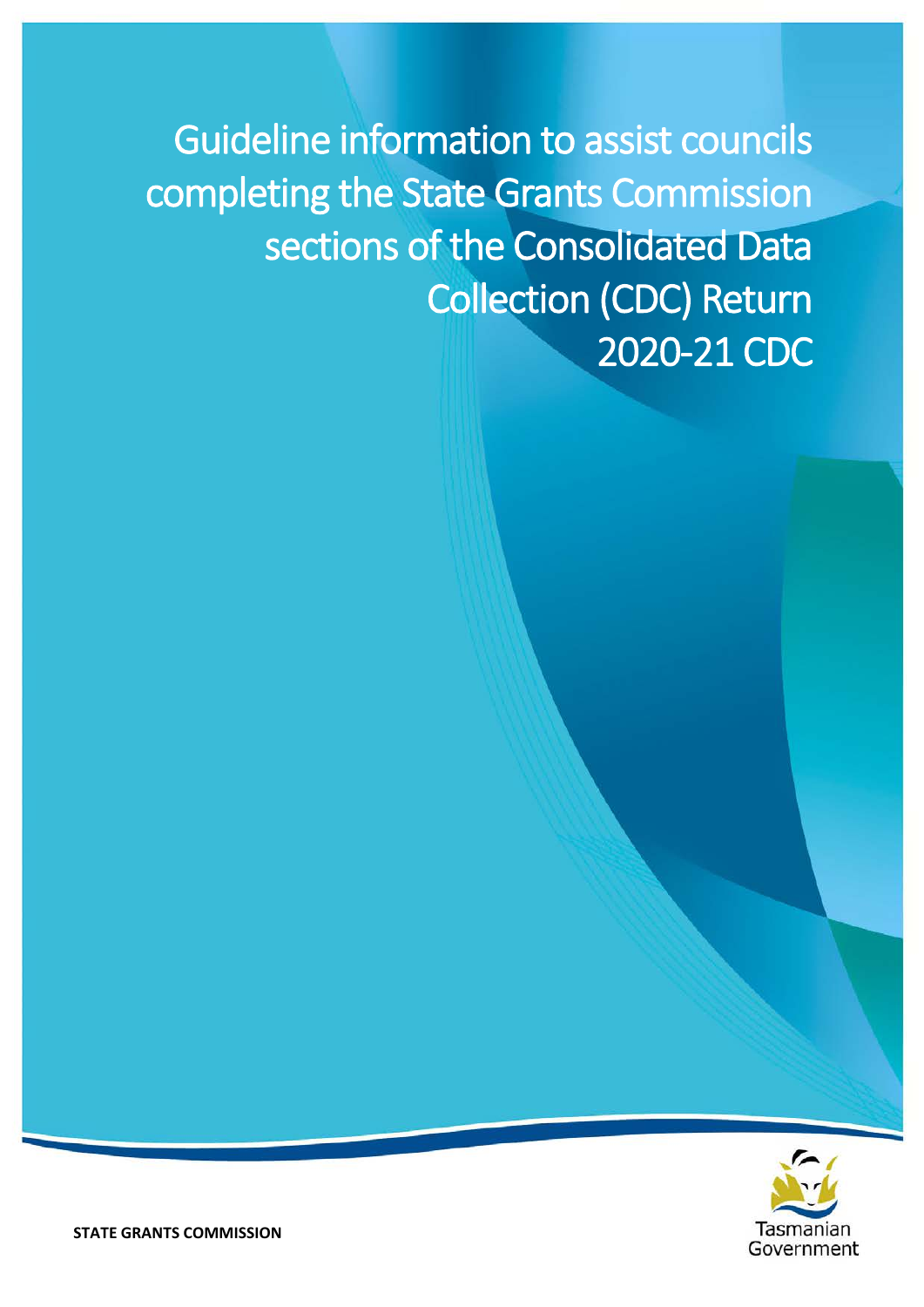| <b>Document Control</b> |              |                                                                                                                                                                                                                  |                                   |  |  |  |
|-------------------------|--------------|------------------------------------------------------------------------------------------------------------------------------------------------------------------------------------------------------------------|-----------------------------------|--|--|--|
| Rev No.                 | Date         | <b>Revision Details</b>                                                                                                                                                                                          | Author                            |  |  |  |
| Version 1               | 28 Aug 2019  | First Issue of Guidelines - 2018-19<br><b>CDC</b>                                                                                                                                                                | <b>State Grants</b><br>Commission |  |  |  |
| Version 2               | 24 July 2020 | Update for 2019-20 CDC Version,<br>including amendments to the following<br>pages:                                                                                                                               | <b>State Grants</b><br>Commission |  |  |  |
|                         |              | Page 2: insertion of table,                                                                                                                                                                                      |                                   |  |  |  |
|                         |              | Page 5: minor text change,                                                                                                                                                                                       |                                   |  |  |  |
|                         |              | Page 8: Sections 1.4 SPP Details!:<br>additional clarification of reporting of<br>SPPs and alignment of functional<br>categories, Heavy Vehicle Motor Tax<br>Revenue and Roads to Recovery<br>funding reporting, |                                   |  |  |  |
|                         |              | Page 11: Clarification of reporting Fully<br>and Partially Exempt property AAV<br>values,                                                                                                                        |                                   |  |  |  |
|                         |              | Page 12: 3.1 Bridges and Culverts!<br>Clarification of reporting Aluminium<br>Bridges, and                                                                                                                       |                                   |  |  |  |
|                         |              | Page 14: clarification of reporting of<br><b>Culvert types, including Helcore</b><br>Culverts.                                                                                                                   |                                   |  |  |  |
| Version 3               | 9 August     | Update for 2020-21 CDC Version,                                                                                                                                                                                  | <b>State Grants</b>               |  |  |  |
|                         | 2021         | Page 5: additional clarification of<br>definitions used for SGC purposes;                                                                                                                                        | Commission                        |  |  |  |
|                         |              | Page 9: minor text change;                                                                                                                                                                                       |                                   |  |  |  |
|                         |              | Page 11: clarification on reporting road<br>lengths, and exclusion of joint<br>responsibility and car park areas in<br>road lengths;                                                                             |                                   |  |  |  |
|                         |              | Page 13: additional guidance on how to<br>correctly report deletion of assets and<br>addition of Column H "Comments"<br>Column                                                                                   |                                   |  |  |  |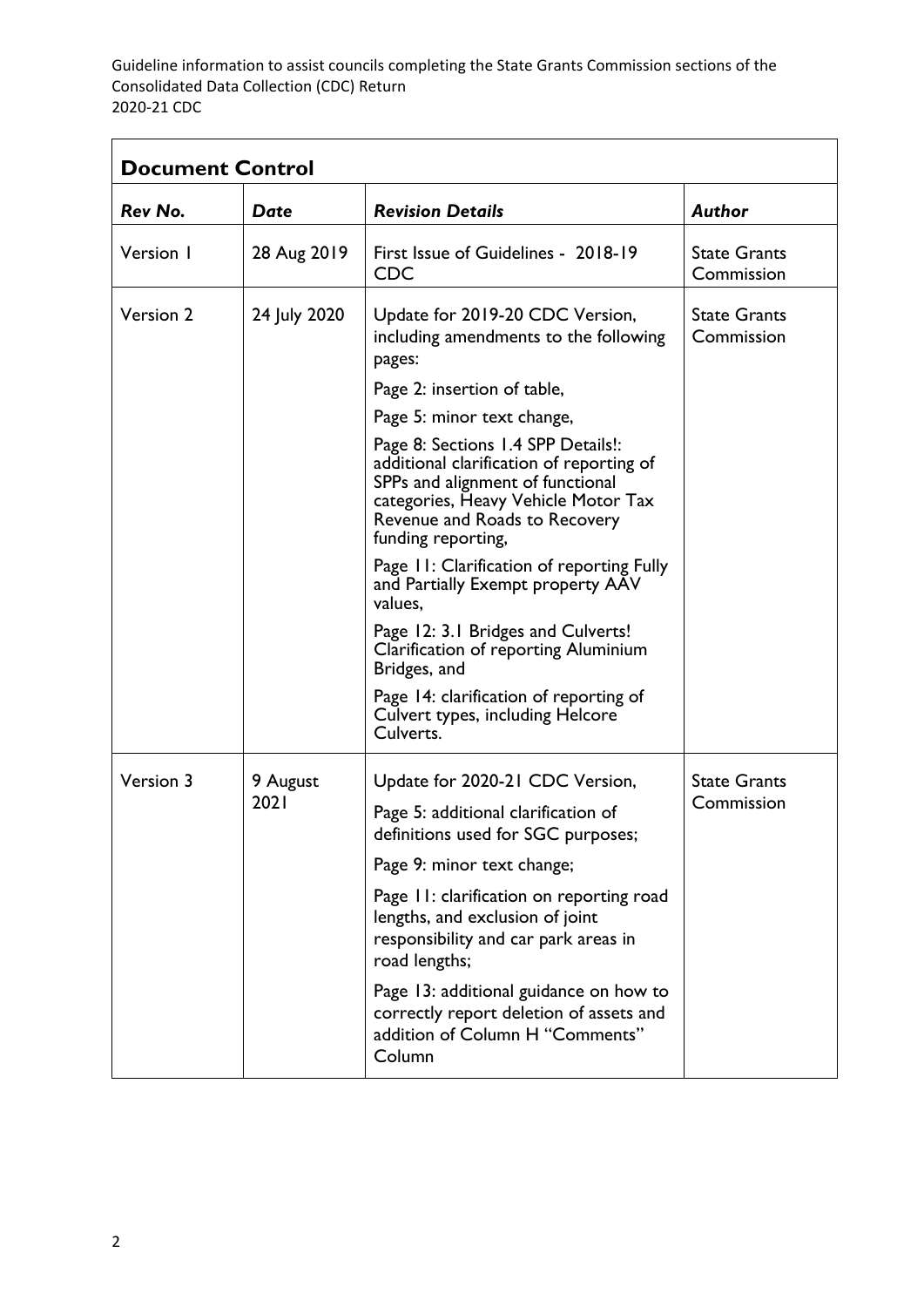Please note that the following is not an exhaustive list of tips and instructions for councils on how to complete the Consolidated Data Collection (CDC) returns issued by the Local Government Division of the Department of Premier and Cabinet. Rather, the information in this Guideline provides some guidance and tips for councils on how to complete the State Grants Commission (Commission) sections of the CDC. The objective of this document is to help reduce some of the common issues, confusion or mistakes that the Commission at times finds in the data that it draws from the completed CDCs.

This document, which was first prepared in 2019 for supporting the completion of the 2018-19 CDC return, was prepared as a starting point that may in the future be expanded upon and revised by either the Commission or other data users to provide guidance to council staff tasked with completing the CDC returns.

Suggestions for further improvements or additions to this document should be directed in the first instance to [sgc@treasury.tas.gov.au.](mailto:sgc@treasury.tas.gov.au)

Councils are encouraged to cross check data reported against the equivalent data reported in the previous year's CDC and to provide explanations for any significant variances should they occur.

State Grants Commission

Email: [sgc@treasury.tasgov.au](mailto:sgc@treasury.tasgov.au)

Version 3: 9 August 2021 Version 2: 24 July 2020 Version 1: 28 August 2019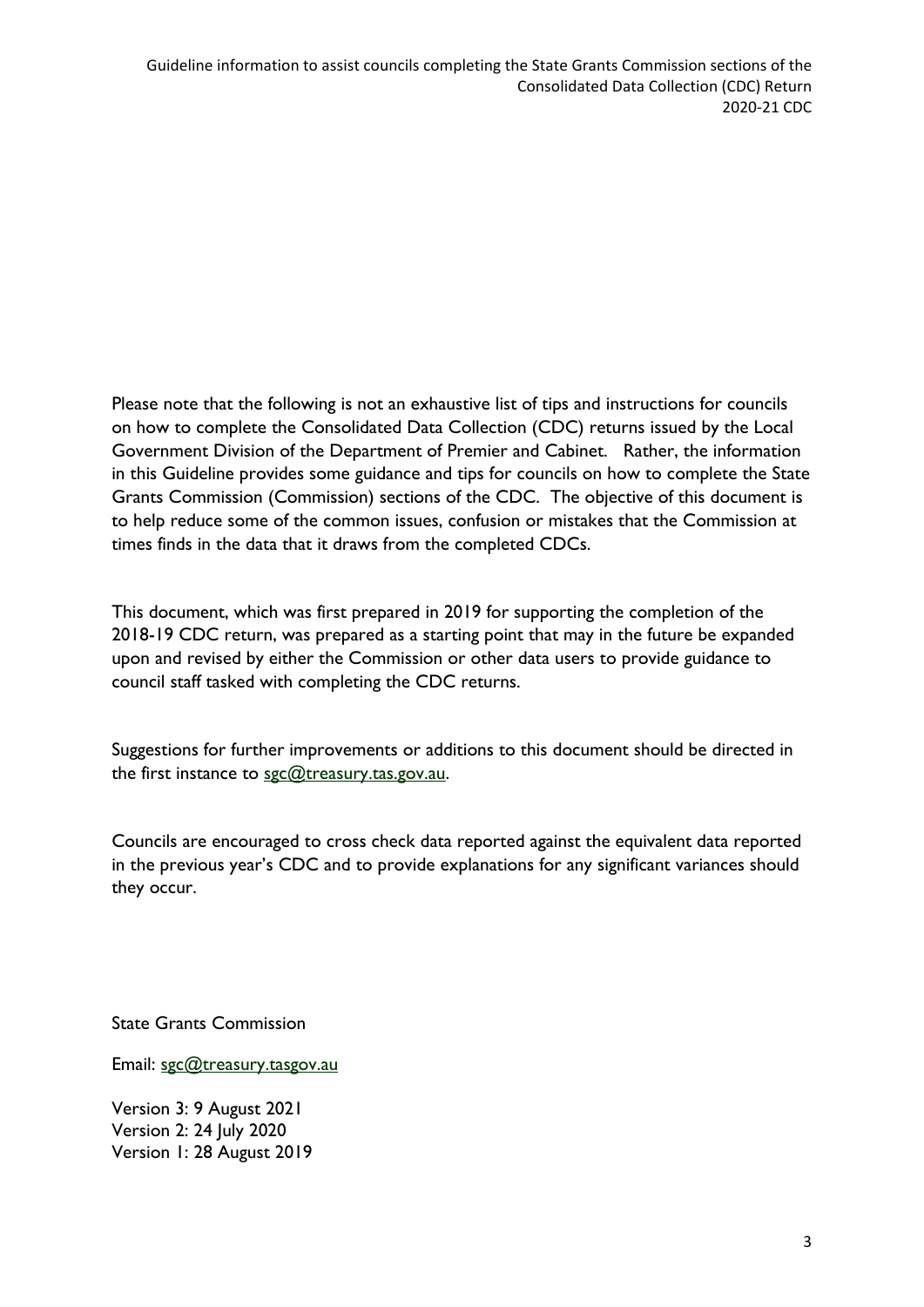# **Contents**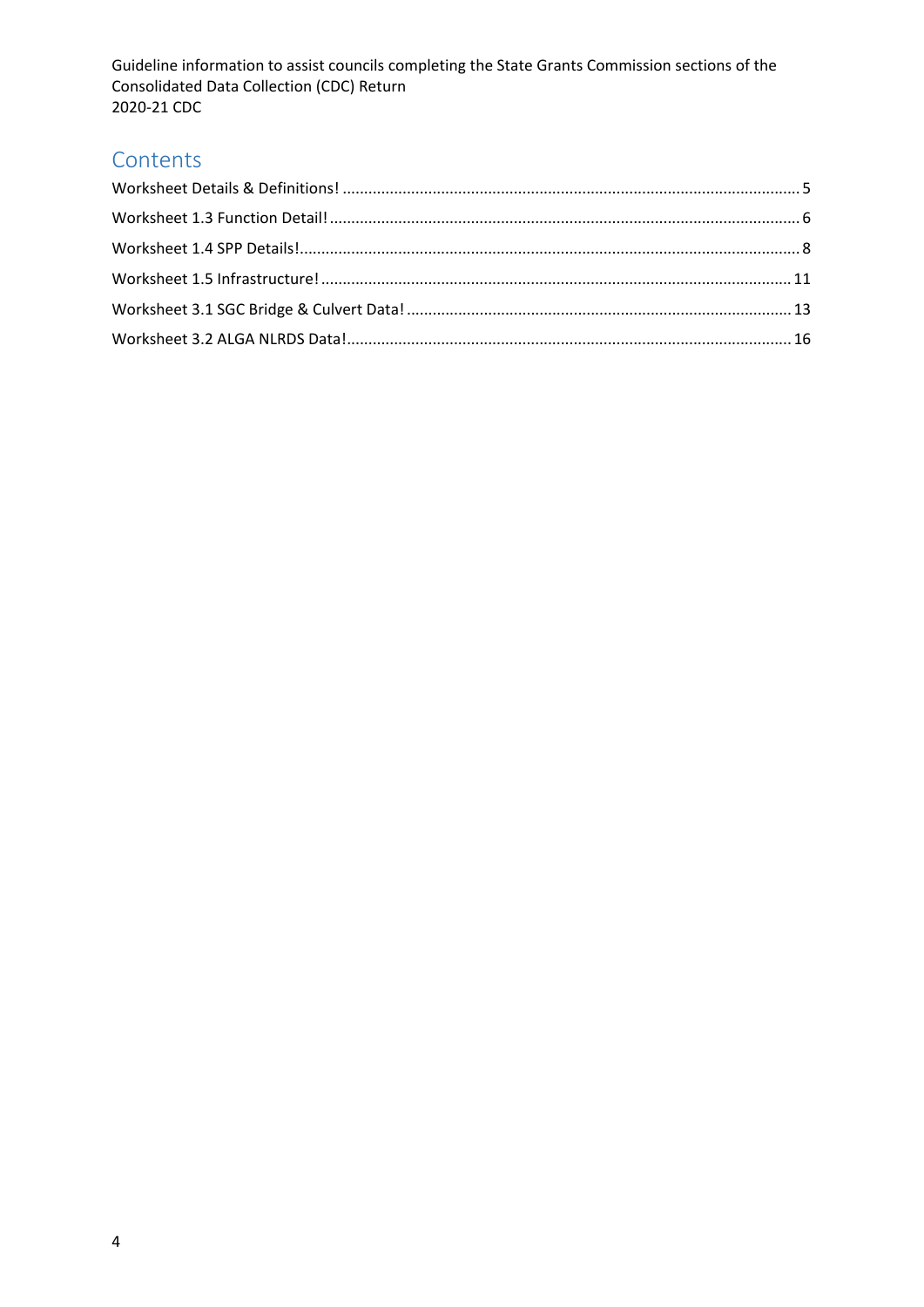# <span id="page-4-0"></span>Worksheet Details & Definitions!

Councils should note that in the 2018-19 CDC, **ALGA** made a slight change to their definition of major culvert for the National Local Roads Data System (NLRDS) reporting. (Refer Row 686-687 of Section 5 in the Details and Definitions worksheet.)

This definition change applies only for the purposes of determining what is a major culvert for populating Worksheet 3.2 ALGA NLRDS Data! It does not alter the reporting of culverts for the State Grants Commission purposes.

The definitions of Bridges and Culverts to be reported for the State Grants Commission's purposes, are detailed in Cells B5 and B159 of the 3.1 SGC Bridges & Culverts! worksheet.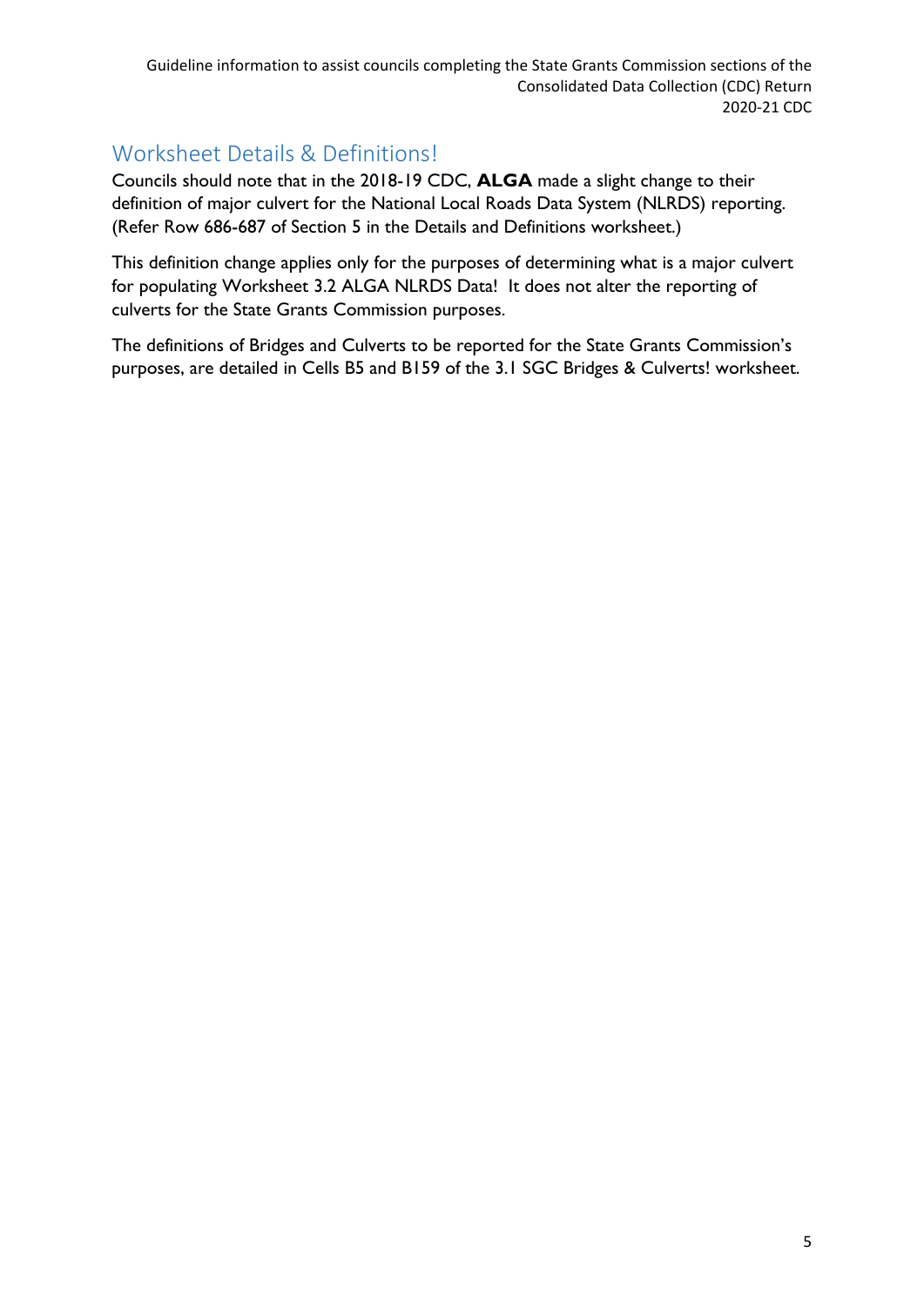# <span id="page-5-0"></span>Worksheet 1.3 Function Detail!

Below is a colour coded table that reflects the mapping of the current functional expenditure categories to be populated in the 1.3 Function tab, to the broader expenditure categories used by the Commission.

| <b>CDC Function</b><br>(Click on<br>list below for detail on functions) | This function aligns with the following<br><b>Commission Expenditure Category</b> |  |  |
|-------------------------------------------------------------------------|-----------------------------------------------------------------------------------|--|--|
| Legislative, Executive, Financial & Fiscal Affairs                      | <b>GENERAL ADMINISTRATION</b>                                                     |  |  |
| <b>Public Order, Fire and Safety</b>                                    | LAW ORDER AND PUBLIC SAFETY                                                       |  |  |
| Nursing Homes/Aged care                                                 | <b>HEALTH HOUSING &amp; WELFARE</b>                                               |  |  |
| Nursing and convalescent home services                                  | <b>HEALTH HOUSING &amp; WELFARE</b>                                               |  |  |
| <b>Aged Services</b>                                                    | <b>HEALTH HOUSING &amp; WELFARE</b>                                               |  |  |
| <b>Community and Public Health</b>                                      | <b>HEALTH HOUSING &amp; WELFARE</b>                                               |  |  |
| Housing                                                                 | <b>HEALTH HOUSING &amp; WELFARE</b>                                               |  |  |
| Welfare                                                                 | <b>HEALTH HOUSING &amp; WELFARE</b>                                               |  |  |
| Household Garbage/Solid Waste Management                                | <b>WASTE MANAGEMENT &amp; ENVIRONMENT</b>                                         |  |  |
| Other Protection of the Environment                                     | <b>WASTE MANAGEMENT &amp; ENVIRONMENT</b>                                         |  |  |
| Protection of biodiversity and habitat                                  | <b>WASTE MANAGEMENT &amp; ENVIRONMENT</b>                                         |  |  |
| <b>Community and Regional Development</b>                               | <b>PLANNING &amp; COMMUNITY AMENITIES</b>                                         |  |  |
| <b>Community Amenities</b>                                              | <b>PLANNING &amp; COMMUNITY AMENITIES</b>                                         |  |  |
| Sport and Physical Recreation venues and facilities                     | <b>RECREATION &amp; CULTURE</b>                                                   |  |  |
| <b>Recreation Parks &amp; Reserves</b>                                  | <b>RECREATION &amp; CULTURE</b>                                                   |  |  |
| Sport and Physical Recreation services n.e.c.                           | <b>RECREATION &amp; CULTURE</b>                                                   |  |  |
| <b>Libraries</b>                                                        | <b>RECREATION &amp; CULTURE</b>                                                   |  |  |
| Art Museums                                                             | <b>RECREATION &amp; CULTURE</b>                                                   |  |  |
| <b>Other Museums and Cultural Heritage</b>                              | <b>RECREATION &amp; CULTURE</b>                                                   |  |  |
| <u>Performing Arts</u>                                                  | <b>RECREATION &amp; CULTURE</b>                                                   |  |  |
| <b>Cultural or Arts Services n.e.c.</b>                                 | <b>RECREATION &amp; CULTURE</b>                                                   |  |  |
| <b>Community Centres and Halls</b>                                      | <b>RECREATION &amp; CULTURE</b>                                                   |  |  |
| Recreation, Culture and Religion n.e.c.                                 | <b>RECREATION &amp; CULTURE</b>                                                   |  |  |
| Road, Bridge and Street Infrastructure                                  | <b>ROADS</b>                                                                      |  |  |
| Local                                                                   | <b>ROADS</b>                                                                      |  |  |
| <b>State</b>                                                            | <b>ROADS</b>                                                                      |  |  |
| Commonwealth                                                            | <b>ROADS</b>                                                                      |  |  |
| Road Plant, Parking and Other Road Transport                            | <b>ROADS</b>                                                                      |  |  |
| Water                                                                   | <b>OTHER</b>                                                                      |  |  |
| Sewerage                                                                | <b>OTHER</b>                                                                      |  |  |
| Air, Water, Rail Transport and Communications                           | <b>OTHER</b>                                                                      |  |  |
| Education                                                               | <b>OTHER</b>                                                                      |  |  |
| <b>Fuel and Energy</b>                                                  | <b>OTHER</b>                                                                      |  |  |
| Agriculture, Forestry, Fishing and Hunting                              | <b>OTHER</b>                                                                      |  |  |
| Mining, Manufacturing and Construction                                  | <b>OTHER</b>                                                                      |  |  |
| <b>Other Economic Affairs</b>                                           | <b>OTHER</b>                                                                      |  |  |
| <b>Other Purposes</b>                                                   | <b>OTHER</b>                                                                      |  |  |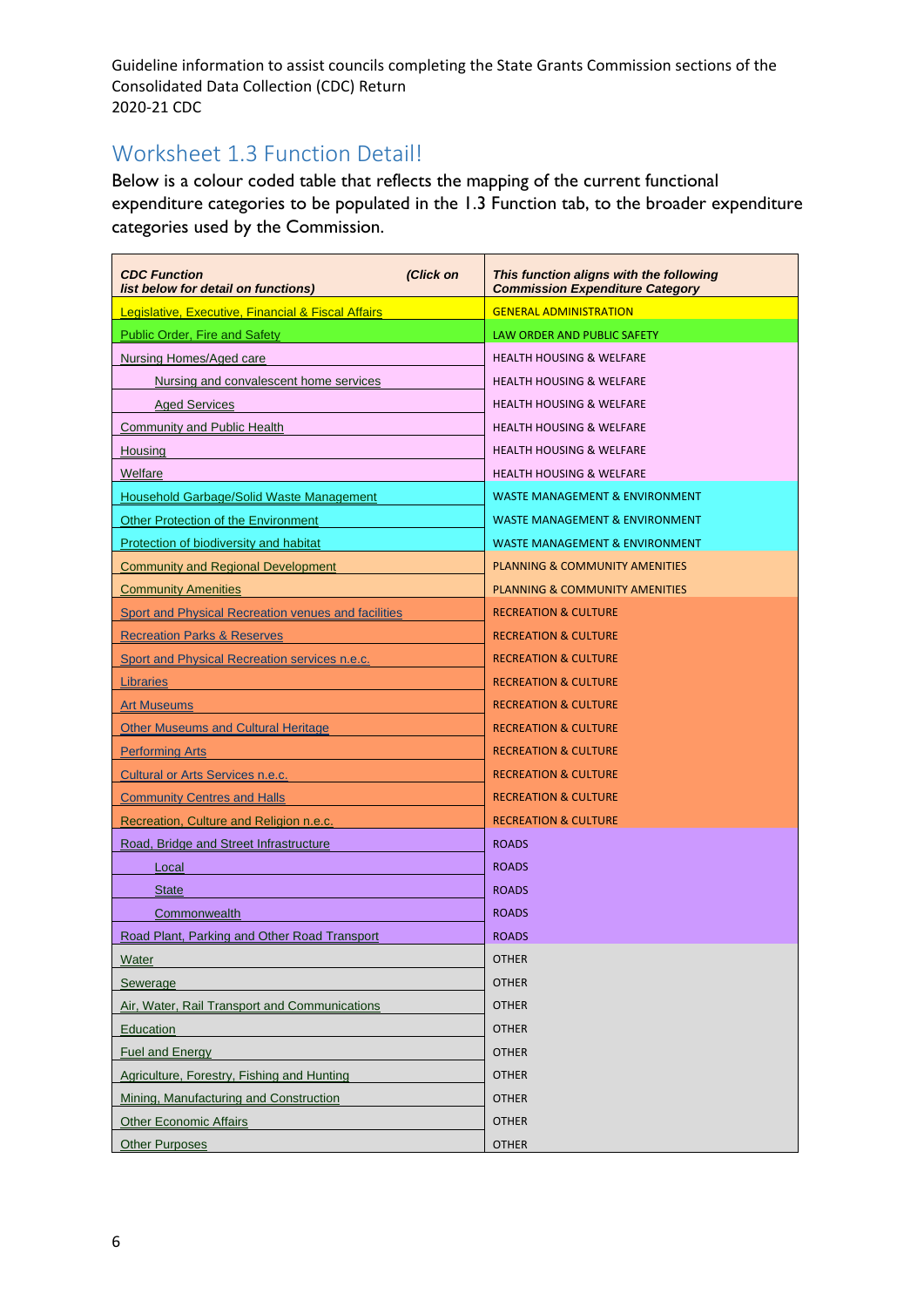Please report the receipt of all revenues, in particular SPP receipts (State and Commonwealth) against the functional area that aligns (at least within the same Commission functional expenditure category, as differentiated by colour in the previous matrix) where the functional expenditure incurred by council.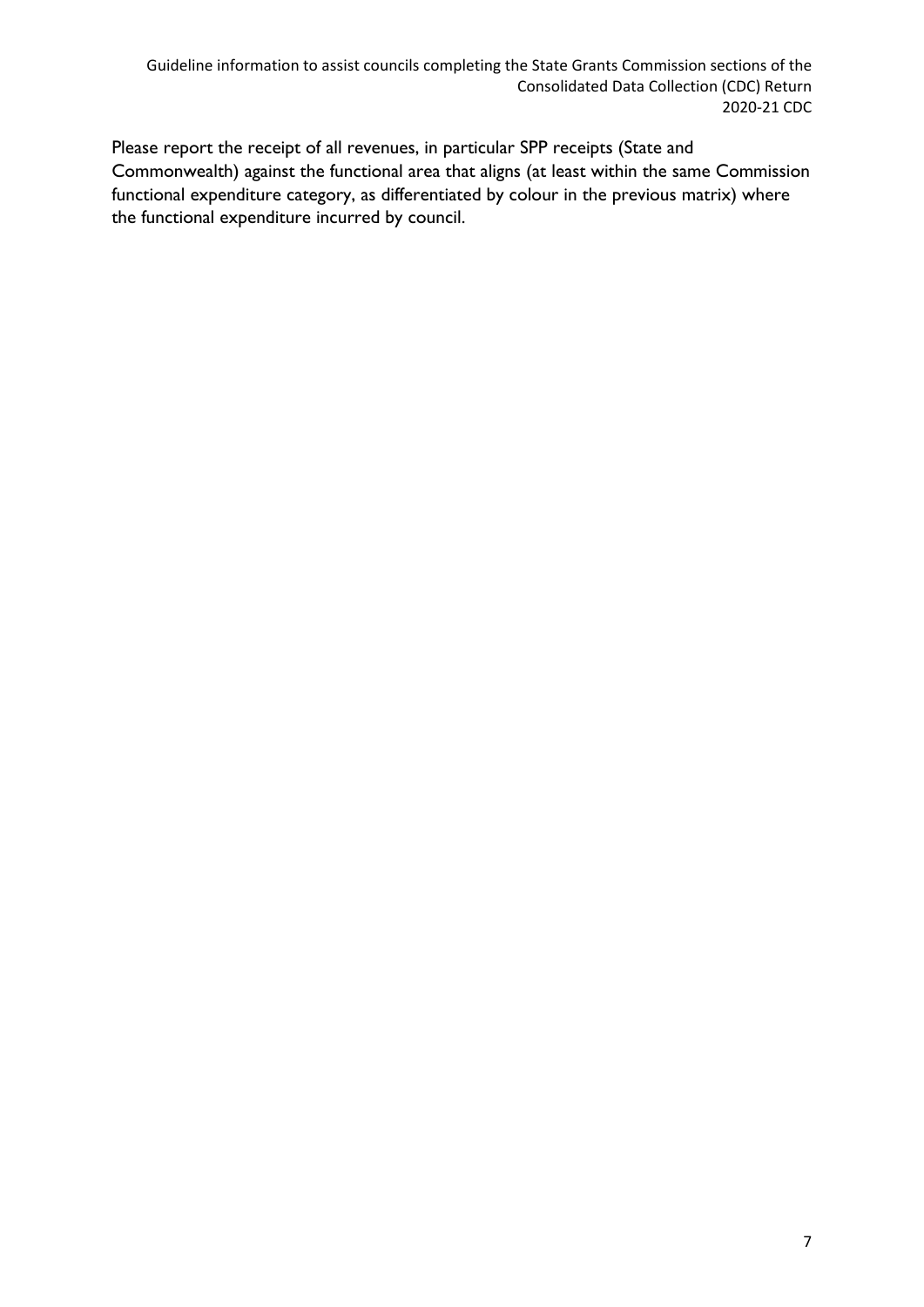# <span id="page-7-0"></span>Worksheet 1.4 SPP Details!

This worksheet provides the details of the "Specific purposes payments" received by councils from both State and Commonwealth Governments.

*Amounts reconciling to the total:* Cell D44=D45, Cell D68=D69, Cell D93=D94, Cell D116=D117

It is important that the lists of data entered each add through, and reconcile, to the total of the respective SPP (State Government Current Expenditure, State Government Capital Expenditure, Commonwealth Government Recurrent Expenditure and Commonwealth Government Capital Expenditure) that is reported in the 1.3 Function Detail Row 42. These amounts also need to align with the totals reported in the 1.1 Financial Data tab (Cells H25:H28).

The Commission's methodology attempts to match as closely as possible the grant receipt category with the same category where the expenditure occurs in the functional reporting by councils. This enables the Commission to align the grant receipts accurately against the expenses and calculate the correct net expenditure position for a council, after also taking into account the receipt of any relevant grant funding.

It is important to ensure that each line of the detailed SPP receipts reporting includes the Area of expenditure where the expenditure of the funds has been incurred.

For each SPP reported, please report in the Area of Expenditure column an expenditure categories such as "Community Amenities" or "Sport Physical Recreation Venues and Facilities" or the higher level option of "Recreation and Culture" as per the list on Page 10.

Information such as "Skate competition", "XXX Oval Change Rooms" or "generator plugs-ins for facilities" assist councils to identify the project or the purpose/source of the funding and where this assists councils to link the list to receipts in their systems, the additional information should be noted in Column E.

Bundling several large grant receipts into a small number of lines and attributing them to only one expenditure category is discouraged if the expenditure of the funds is reflected across a range of expenditure categories and does not align to the same category.

If required, please split the reporting of large grant receipts across multiple rows to reflect the actual expenditure profile of the grant funds.

If there is insufficient space/fields for councils to report the SPPs in a manner that also helps councils identify or recognise the specific project or grant being received, please enter additional explanation and identifying information in Column E etc of the 1.4 SPP Details! Worksheet.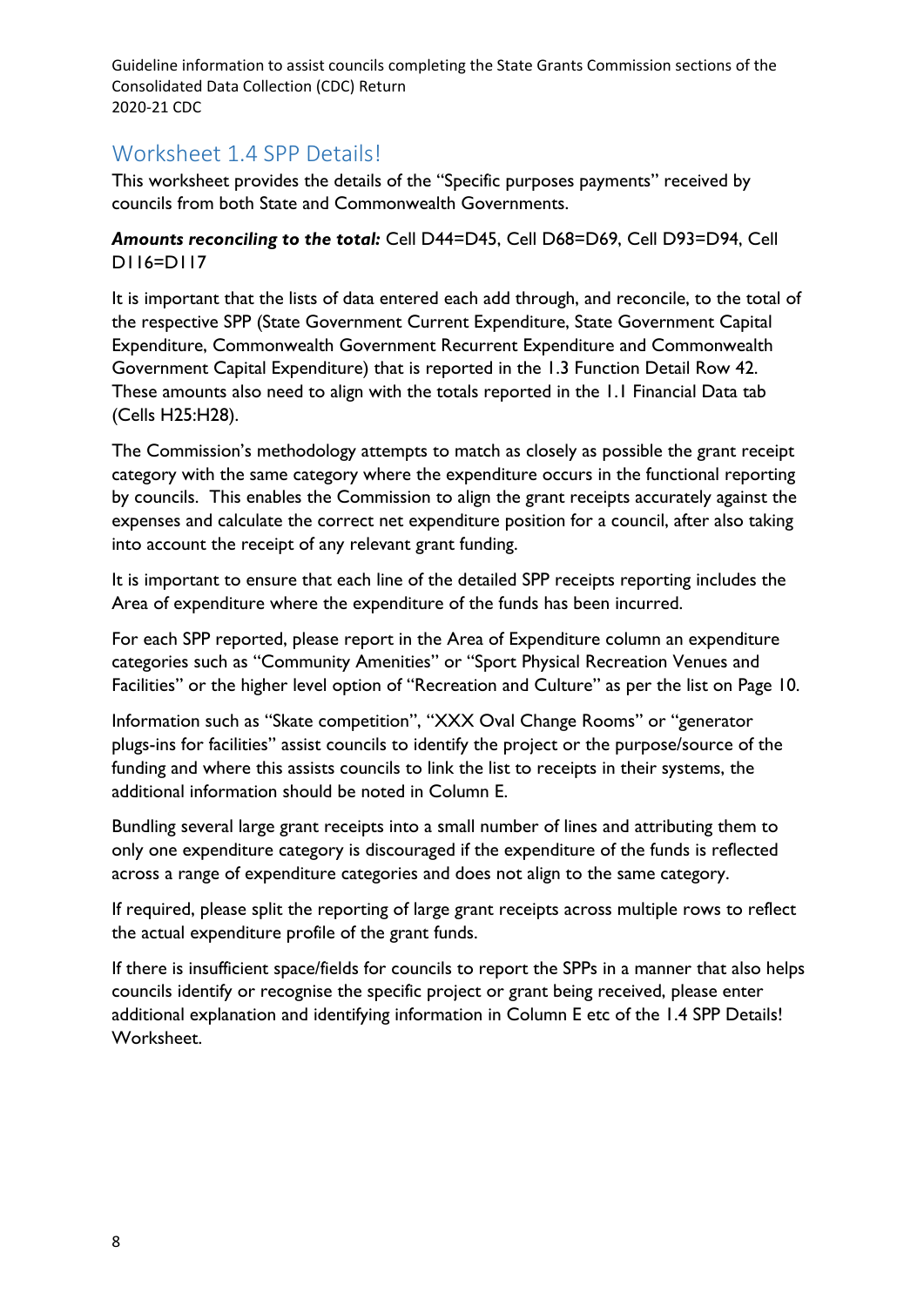## **Heavy Vehicle Motor Tax Revenue Receipts**

All councils, except Flinders and King Island, receive an allocation of Heavy Vehicle Motor Tax Revenue receipts each year.

Accordingly, all other councils need to ensure they report a grant receipt relating to this source of funding. These payments should be reported as received from the Department of State Growth, under State Government funding sections.

### **Roads to Recovery Revenue Receipts**

Currently all councils receive an allocation of Roads to Recovery funding from the Australian Government each year. Accordingly, councils need to ensure they report a grant receipt relating to this source of funding in their SPP listing. The Commission anticipates all councils to be reporting Roads to Recovery funding receipts. When these funds are reported, please ensure they are reported as part of the Commonwealth Government funding sections, rather than State Government funding.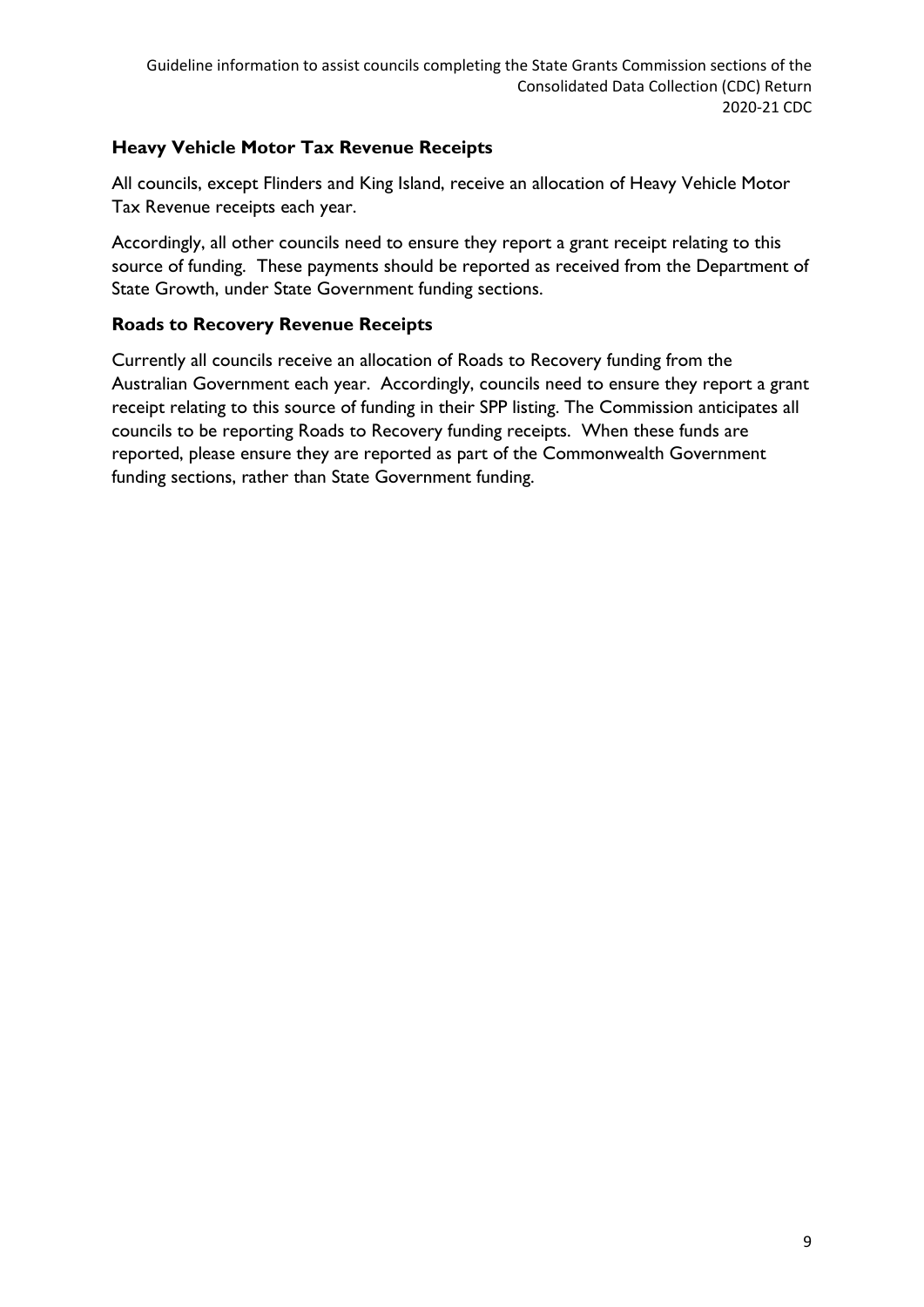## **Area of Expenditure for reporting receipt of SPP Details should be selected from the following list:**

| <b>CDC Function</b><br>(Click on<br>list below for detail on functions) | This function aligns with the following<br><b>Commission Expenditure Category</b> |  |  |
|-------------------------------------------------------------------------|-----------------------------------------------------------------------------------|--|--|
| Legislative, Executive, Financial & Fiscal Affairs                      | <b>GENERAL ADMINISTRATION</b>                                                     |  |  |
| <b>Public Order, Fire and Safety</b>                                    | <b>LAW ORDER AND PUBLIC SAFETY</b>                                                |  |  |
| Nursing Homes/Aged care                                                 | <b>HEALTH HOUSING &amp; WELFARE</b>                                               |  |  |
| Nursing and convalescent home services                                  | <b>HEALTH HOUSING &amp; WELFARE</b>                                               |  |  |
| <b>Aged Services</b>                                                    | <b>HEALTH HOUSING &amp; WELFARE</b>                                               |  |  |
| <b>Community and Public Health</b>                                      | <b>HEALTH HOUSING &amp; WELFARE</b>                                               |  |  |
| Housing                                                                 | <b>HEALTH HOUSING &amp; WELFARE</b>                                               |  |  |
| Welfare                                                                 | <b>HEALTH HOUSING &amp; WELFARE</b>                                               |  |  |
| Household Garbage/Solid Waste Management                                | <b>WASTE MANAGEMENT &amp; ENVIRONMENT</b>                                         |  |  |
| <b>Other Protection of the Environment</b>                              | <b>WASTE MANAGEMENT &amp; ENVIRONMENT</b>                                         |  |  |
| Protection of biodiversity and habitat                                  | <b>WASTE MANAGEMENT &amp; ENVIRONMENT</b>                                         |  |  |
| <b>Community and Regional Development</b>                               | <b>PLANNING &amp; COMMUNITY AMENITIES</b>                                         |  |  |
| <b>Community Amenities</b>                                              | <b>PLANNING &amp; COMMUNITY AMENITIES</b>                                         |  |  |
| Sport and Physical Recreation venues and facilities                     | <b>RECREATION &amp; CULTURE</b>                                                   |  |  |
| <b>Recreation Parks &amp; Reserves</b>                                  | <b>RECREATION &amp; CULTURE</b>                                                   |  |  |
| <b>Sport and Physical Recreation services n.e.c.</b>                    | <b>RECREATION &amp; CULTURE</b>                                                   |  |  |
| Libraries                                                               | <b>RECREATION &amp; CULTURE</b>                                                   |  |  |
| <b>Art Museums</b>                                                      | <b>RECREATION &amp; CULTURE</b>                                                   |  |  |
| <b>Other Museums and Cultural Heritage</b>                              | <b>RECREATION &amp; CULTURE</b>                                                   |  |  |
| <b>Performing Arts</b>                                                  | <b>RECREATION &amp; CULTURE</b>                                                   |  |  |
| <b>Cultural or Arts Services n.e.c.</b>                                 | <b>RECREATION &amp; CULTURE</b>                                                   |  |  |
| <b>Community Centres and Halls</b>                                      | <b>RECREATION &amp; CULTURE</b>                                                   |  |  |
| Recreation, Culture and Religion n.e.c.                                 | <b>RECREATION &amp; CULTURE</b>                                                   |  |  |
| Road, Bridge and Street Infrastructure                                  | <b>ROADS</b>                                                                      |  |  |
| Local                                                                   | <b>ROADS</b>                                                                      |  |  |
| <b>State</b>                                                            | <b>ROADS</b>                                                                      |  |  |
| Commonwealth                                                            | <b>ROADS</b>                                                                      |  |  |
| Road Plant, Parking and Other Road Transport                            | <b>ROADS</b>                                                                      |  |  |
| Water                                                                   | <b>OTHER</b>                                                                      |  |  |
| Sewerage                                                                | <b>OTHER</b>                                                                      |  |  |
| Air, Water, Rail Transport and Communications                           | <b>OTHER</b>                                                                      |  |  |
| Education                                                               | <b>OTHER</b>                                                                      |  |  |
| <b>Fuel and Energy</b>                                                  | <b>OTHER</b>                                                                      |  |  |
| Agriculture, Forestry, Fishing and Hunting                              | <b>OTHER</b>                                                                      |  |  |
| Mining, Manufacturing and Construction                                  | <b>OTHER</b>                                                                      |  |  |
| <b>Other Economic Affairs</b>                                           | <b>OTHER</b>                                                                      |  |  |
| <b>Other Purposes</b>                                                   | <b>OTHER</b>                                                                      |  |  |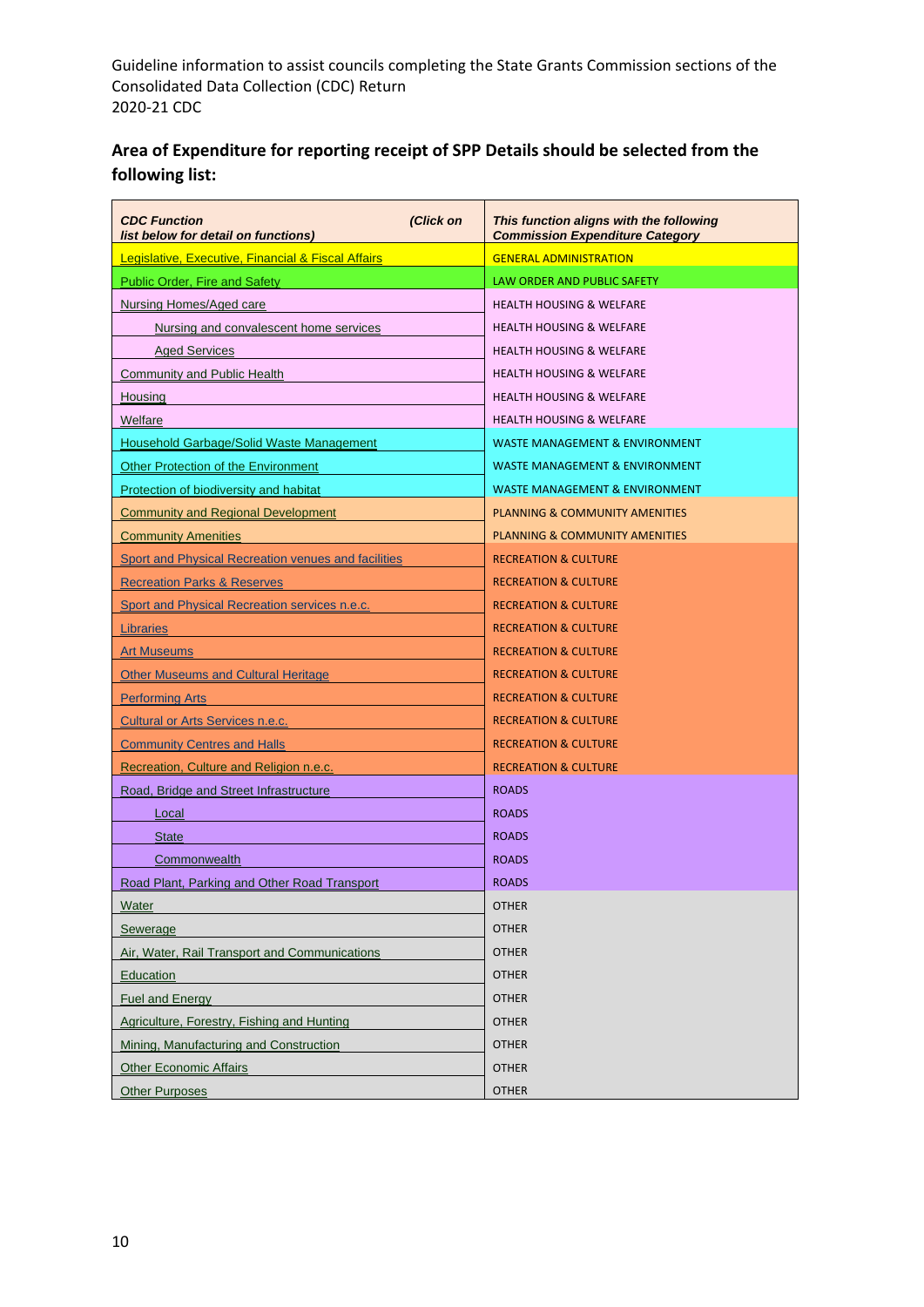# <span id="page-10-0"></span>Worksheet 1.5 Infrastructure!

*Total Kilometres of council managed roads*: The following tip relates to data entered in Rows 14:17 (Cells D14:D17) of the 1.5 Infrastructure worksheet.

All councils have road assets and therefore the following fields should contain road length data and not be left blank.

| 14   Total Kilometres of Council Managed Urban Sealed Road*   | km  |  |
|---------------------------------------------------------------|-----|--|
| 15   Total Kilometres of Council Managed Rural Sealed Road*   | km. |  |
| 16   Total Kilometres of Council Managed Urban Unsealed Road* | km. |  |
| 17   Total Kilometres of Council Managed Rural Unsealed Road* | km. |  |

Please note that the data to be reported in these cells must be quoted in kilometres, not metres. Similarly, only the numeric value for the length of road should be entered. Please do not use alpha characters in your response.

For example, if a council wants to report its Urban Sealed road length of 6572 metres in Cell D:14:

This would be entered as 6.572. With rounding, this results in the reported road length

appearing as 7.

Entering the road length as 6,572 (the length in metres)

or as "6.572kms" (including the "kms") is incorrect

Please report Urban Sealed road lengths as a separate amount and not as a sub-component of the total Sealed road lengths. If for example, a council has a total of 290kms of road length, 50kms of which are sealed roads, 5km of which are classed as Urban Sealed Roads, and 240km of unsealed road length, the road lengths need to be reported as follows:

| 14   Total Kilometres of Council Managed Urban Sealed Road*<br>km   |      |
|---------------------------------------------------------------------|------|
| 15   Total Kilometres of Council Managed Rural Sealed Road*<br>km   | 45   |
| 16   Total Kilometres of Council Managed Urban Unsealed Road*<br>km |      |
| 17 Total Kilometres of Council Managed Rural Unsealed Road*<br>km   | 2401 |

DO NOT report the sealed road lengths as 5km and 50km as this results in double counting of the urban sealed road length.

When reporting road lengths, please exclude any joint responsibility road lengths from the council's reported road lengths. Joint responsibility road lengths are those sections of road lengths owned by the Department of State Growth but where there is joint responsibility for maintenance as council is still responsible for any assets located outside the kerb (e.g. footpath only road lengths).

Please ensure council's reported road lengths also exclude any car park equivalent "road lengths".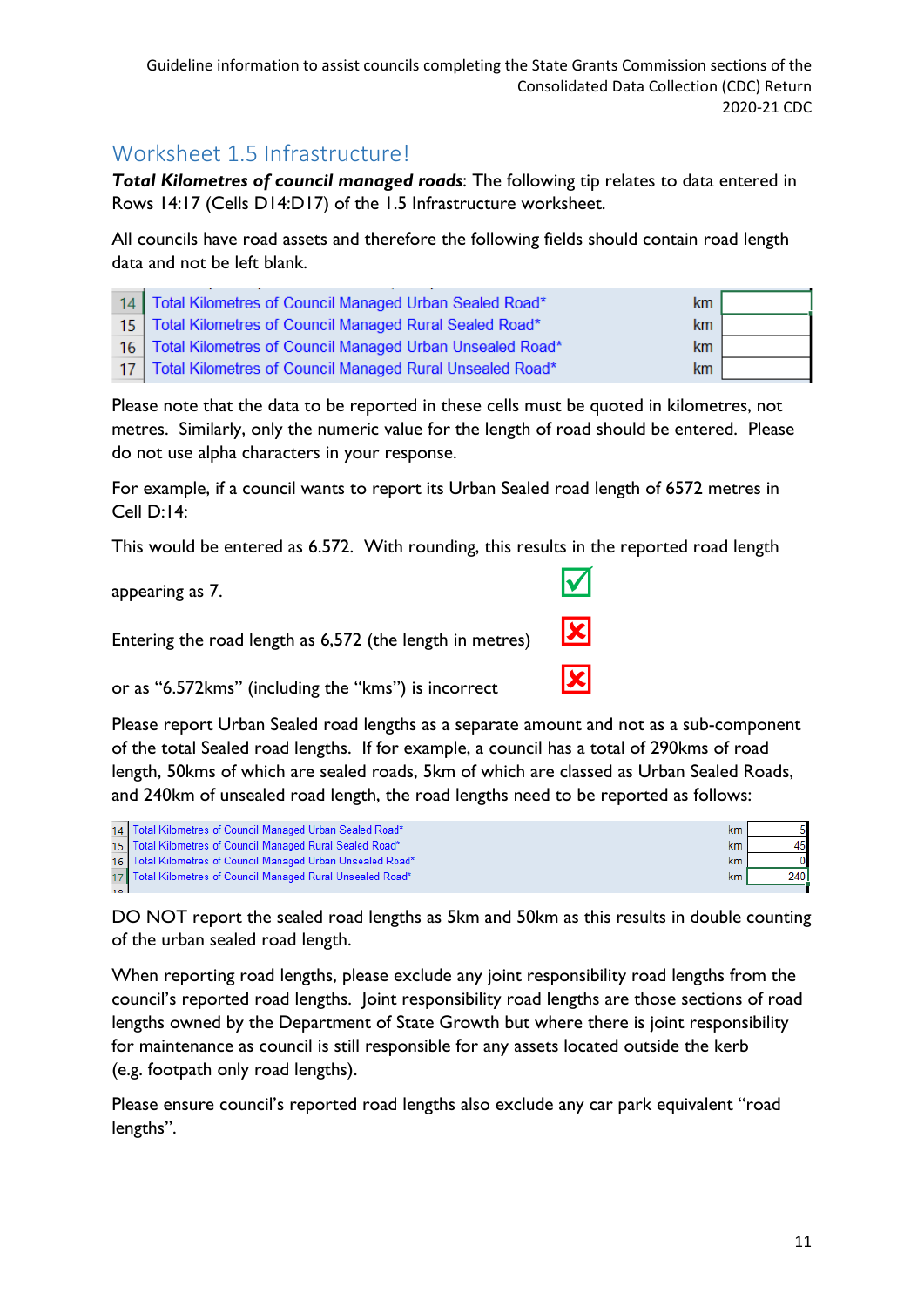### *On and Off Street Parking Operations:*

#### On and Off Street Parking Operations:  $34$

- Revenue from Parking Operations 35
- 36 Operating Expenses of Parking Operations (not incl. Depn.)
- Depreciation and Amortisation of Parking Infrastructure 37

Please ensure only numerical characters are used when populating these data fields.

If car parking operations are not applicable, please report 0 or leave the field blank rather than provide responses such as Nil or N/A.

### *Fully Exempt and Partially Exempt Properties:*

| <b>Fully Exempt Properties:</b>                                                         |
|-----------------------------------------------------------------------------------------|
| (Properties exempt from the general rate by statute and which do not pay service rates) |
| Please indicate the total AAV for Fully Exempt properties (\$)                          |
|                                                                                         |
|                                                                                         |
| <b>Partially Exempt Properties:</b>                                                     |
| (Properties exempt from the general rate by statute but still paying service rates)     |
| Please indicate the total AAV for Partially Exempt properties (\$)                      |
|                                                                                         |
| Please indicate the total service rates revenue received in year ending 30 June 2019    |
| from Partially Exempt properties (\$)                                                   |
|                                                                                         |

Please ensure these fields are populated with the total **AAV values** of Fully Exempt and Partially Exempt properties only, irrespective of your council's actual rating policy (i.e. regardless of whether council uses AAV or Capital Value as its rating base).

Please do not report Fully Exempt and Partially Exempt property Capital Values or Land Values.

Please also ensure that the information requested is correct and reported against the correct field.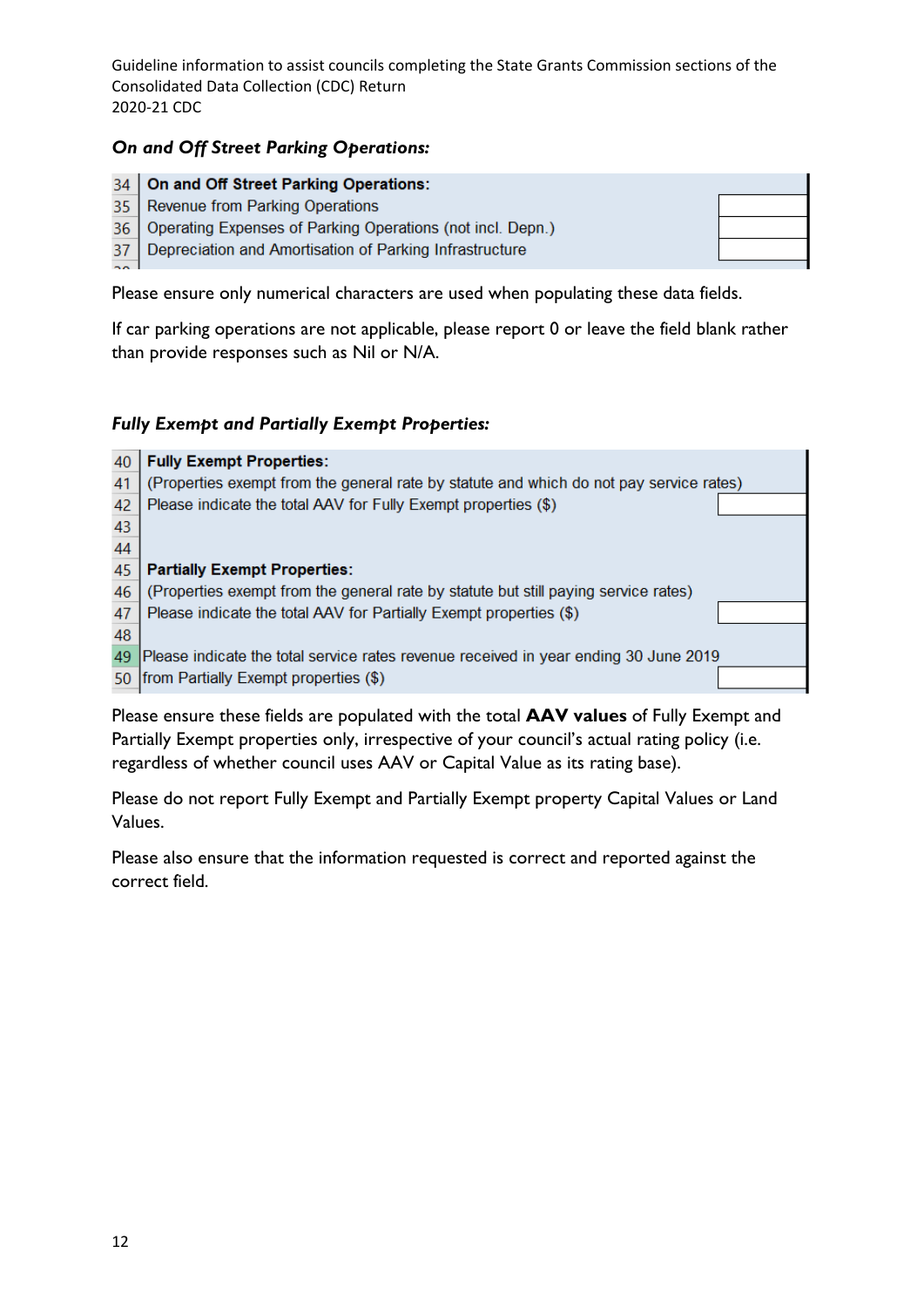# <span id="page-12-0"></span>Worksheet 3.1 SGC Bridge & Culvert Data!

## **General Guidance:**

Bridge assets should be reported in Rows 12:156 (increase the number of rows if required).

If additional rows are required, please update the count formula in Cell D9.

Culvert assets should be reported in the Culvert section of the sheet (Rows 165:239) (increase the number of rows if required).

If additional rows are required, please update the count formula in Cell D162.

Note for completing Worksheet 3.1 SGC Bridge & Culvert Data! the return asks for **all** bridges and **all** culverts to be listed (on the basis that this should make it easier for councils to populate the return). The objective of this is to alleviate councils having to assess the individual asset dimensions against the Commission's eligibility criteria to determine in if it should or should not be reported in the return. The Commission's model currently applies a formula across each listing to determine which bridges and which culverts qualify for inclusion for the Commission's asset preservation purposes. These tests will deliver the outcomes according to the bridge and culvert schematics in the Commission's Distribution Methodology:

([https://www.treasury.tas.gov.au/Documents/Financial%20Assistance%20Grants%20Distribution%2](https://www.treasury.tas.gov.au/Documents/Financial%20Assistance%20Grants%20Distribution%20Methodology%20Version%204%20(21%20Aug%202018).pdf) [0Methodology%20Version%204%20\(21%20Aug%202018\).pdf](https://www.treasury.tas.gov.au/Documents/Financial%20Assistance%20Grants%20Distribution%20Methodology%20Version%204%20(21%20Aug%202018).pdf)).

Please ensure no additional data is entered in the rows following the asset listings e.g. if the number of assets is noted during the data preparation phase, please ensure these are removed before the listings are lodged.

Before submitting the return councils are strongly encouraged to compare the listing against the equivalent listing your council reported for the previous year or as may have been modified through consultation.

Brief explanations/annotations for any changes being reported in the current year's return compared to those reported in last year's return should be provided in **Column H**. Types of changes may include if there has been any alteration to the Type or Dimensions or change in classification e.g. from bridge to culvert and additions or deletions, due to for example a bridge renewal, or transfer of ownership of a bridge.

|                  |                                             |                  | ----                    |                    |               |              |           |                 |
|------------------|---------------------------------------------|------------------|-------------------------|--------------------|---------------|--------------|-----------|-----------------|
|                  | 8 A. BRIDGES                                |                  |                         |                    |               |              |           |                 |
|                  | 9 Note: Insert Additional rows as necessary |                  | <b>Count of Bridges</b> |                    |               |              |           |                 |
| 10 <sub>10</sub> |                                             |                  |                         |                    |               |              |           |                 |
|                  | 11 River Name/Location Identifier           | <b>Road Name</b> | Bridge/Asset No.        | <b>Bridge Type</b> | Configuration | Length $(m)$ | Width (m) | <b>Comments</b> |
| 12 <sup>1</sup>  |                                             |                  |                         |                    |               |              |           |                 |
| 13 <sup>°</sup>  |                                             |                  |                         |                    |               |              |           |                 |
| 14 <sup>°</sup>  |                                             |                  |                         |                    |               |              |           |                 |
|                  |                                             |                  |                         |                    |               |              |           |                 |

Deletion of a bridge or culvert asset (e.g. when a bridge is replaced with a culvert, resulting in the asset changing from one section of the report to another) should be indicated by including the identifiers for the asset in the bridge listing (River Name/Road Name), but with zeros placed in the dimension parameters (i.e. length  $= 00$ ), and a comment explaining the deletion. This will assist the Commission in reconciling the movement between assets reported last year and minimise the need for future follow up and queries.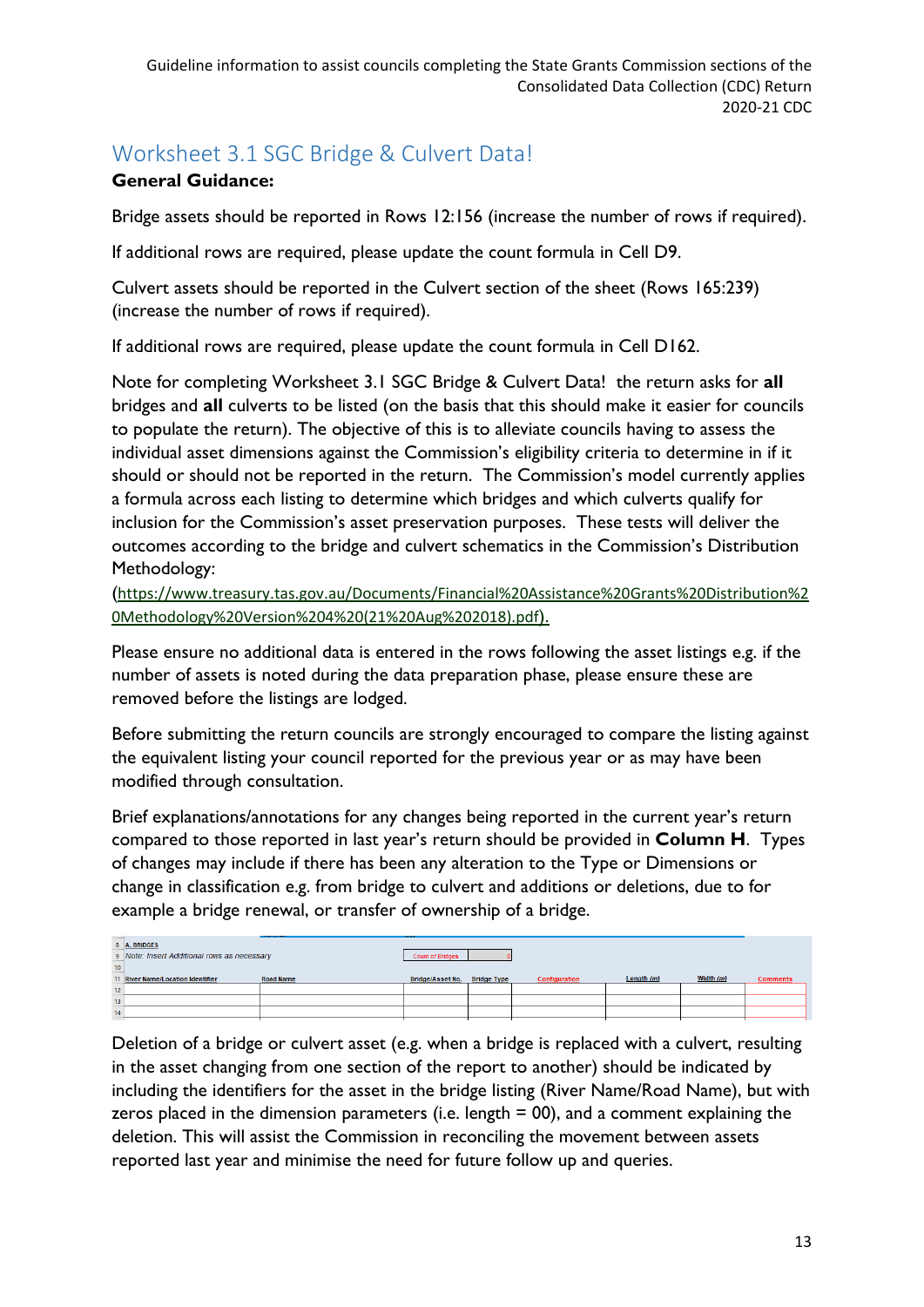## *Bridges Section: Rows 12:156 of 3.1 SGC Bridge & Culvert Data!*

The Commission calculates the asset preservation needs for bridges based on the dimensions of the bridge and the material from which it is constructed. The Commission classifies bridges into four bridges types based on the bridge as an overall structure and reflecting the asset life of all of the bridge's components collectively. For example, a bridge with all components constructed of concrete would be classified as Concrete, whereas a bridge with a mixture of materials used for the various bridge components, should be reported as a hybrid bridge type (the Commission uses Other for this type of bridge). This may mean that reporting bridge types for the Commission's purposes results in bridges being reported as a different bridge type to the way a council may classify bridges for other purposes.

Guidance regarding the classification of bridges constructed of mixed materials is provided in Row 7 of Worksheet 3.1 SGC Bridge & Culvert Data! as follows:

| Bridges of Concrete & Timber combinations: | OTHER:   |
|--------------------------------------------|----------|
| Bridges of Steel & Timber combinations:    | OTHER:   |
| Bridges of Steel & Concrete combinations:  | CON; and |
| Bridge of Aluminium construction:          | STI.     |

| $\overline{\mathbf{f}}$<br>6. |                                             | Vehicle, pedestrian, stock passage, as part of council road network which are suspended between abutments. Note Jetties, Boat Ramps and Pontoons are not classed<br>as bridges.<br>Please list all bridges in this section. The Commission will test the reported dimensions of all bridges to determine which bridges meet the Commission's recognition eligibility tests.<br>Selected Bridge Tunes must be either CON STI TIM or OTHER<br>"Please note the following bridge type combinations and their applicable type:<br><b>Bridge type combinations</b><br><b>Steel and Concrete</b><br><b>CON</b><br><b>Steel and Timber</b><br><b>OTHER</b><br><b>Timber and Concrete</b><br><b>OTHER</b> |                         |                    |                      |              |             |                 |
|-------------------------------|---------------------------------------------|---------------------------------------------------------------------------------------------------------------------------------------------------------------------------------------------------------------------------------------------------------------------------------------------------------------------------------------------------------------------------------------------------------------------------------------------------------------------------------------------------------------------------------------------------------------------------------------------------------------------------------------------------------------------------------------------------|-------------------------|--------------------|----------------------|--------------|-------------|-----------------|
|                               | <b>8 A. BRIDGES</b>                         | Aluminium                                                                                                                                                                                                                                                                                                                                                                                                                                                                                                                                                                                                                                                                                         | <b>STL</b>              |                    |                      |              |             |                 |
|                               | 9 Note: Insert Additional rows as necessary |                                                                                                                                                                                                                                                                                                                                                                                                                                                                                                                                                                                                                                                                                                   | <b>Count of Bridges</b> |                    |                      |              |             |                 |
| $\mathbf{0}$                  |                                             |                                                                                                                                                                                                                                                                                                                                                                                                                                                                                                                                                                                                                                                                                                   |                         |                    |                      |              |             |                 |
|                               | <b>River Name/Location Identifier</b>       | <b>Road Name</b>                                                                                                                                                                                                                                                                                                                                                                                                                                                                                                                                                                                                                                                                                  | Bridge/Asset No.        | <b>Bridge Type</b> | <b>Configuration</b> | Length $(m)$ | Width $(m)$ | <b>Comments</b> |
|                               |                                             |                                                                                                                                                                                                                                                                                                                                                                                                                                                                                                                                                                                                                                                                                                   |                         |                    |                      |              |             |                 |

For all assets reported, type and dimension data is required to be provided in Columns D, F and G.

While councils are encouraged to report the actual specifics/construction materials of each bridge in column E or columns H, I etc, it is important for councils to report the bridge type as **one of the four types** recognised by the Commission when populating Column D.

Column H is to be used to provide brief explanations for any changes to a specific bridge or culvert asset compared to the asset reported the previous year.

If desired, councils can contact the Commission at  $sgc@t$ reasury.tas.gov.au and request a copy of the previous year's bridge and culvert data return used to determine the allocation of the previous year's allocation, as a cross check or point of reference for completing the current year's return.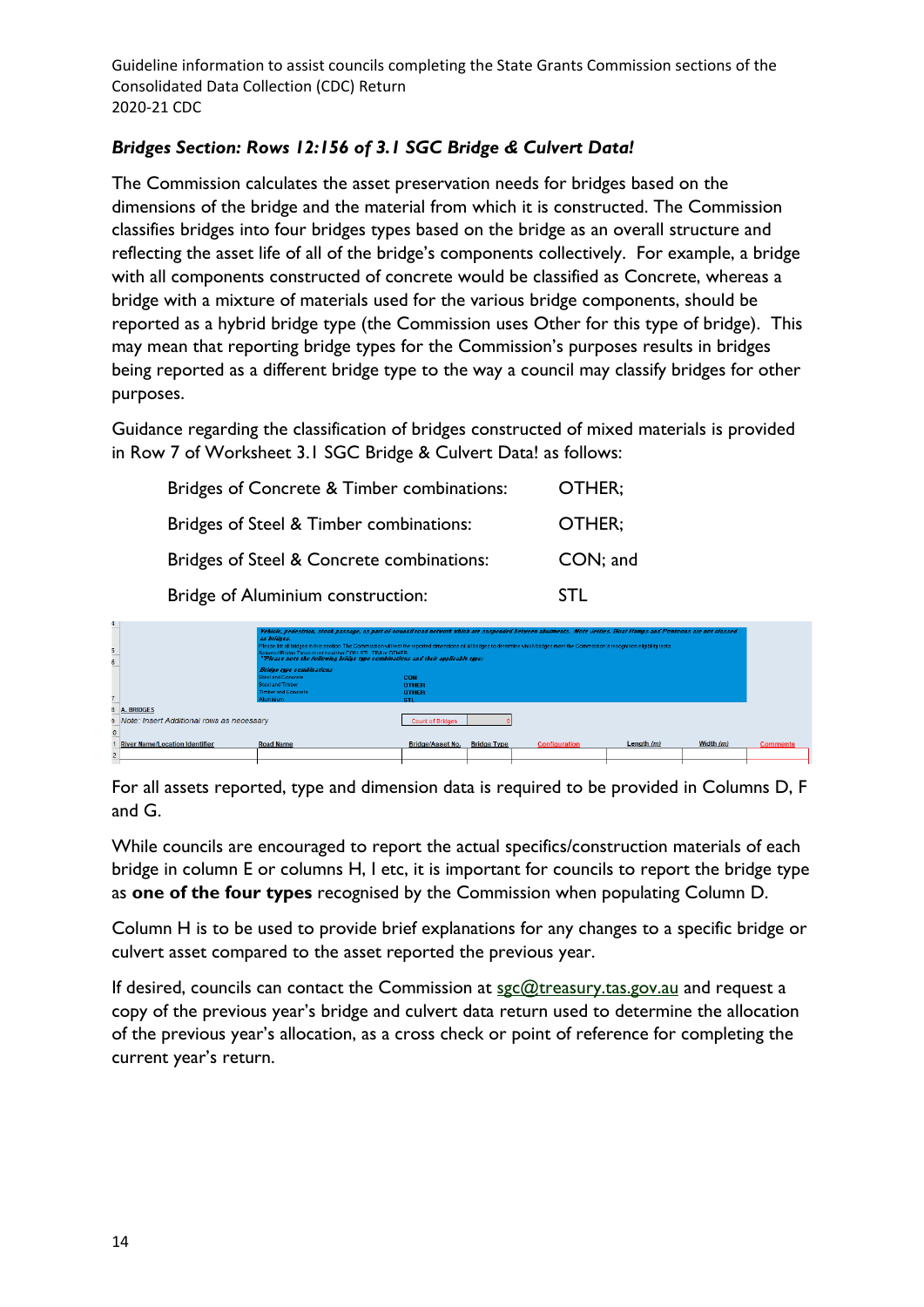## *Culverts Section: Rows 165:314 of 3.1 SGC Bridge & Culvert Data!*

Please note that the definition and dimensions for eligible culverts **has not changed for the purposes of completing Tab 3.1 SGC Bridge & Culvert Data**. The Commission's definition of an eligible culvert is still as per the Distribution Methodology: ([https://www.treasury.tas.gov.au/Documents/Financial%20Assistance%20Grants%20Distribution%2](https://www.treasury.tas.gov.au/Documents/Financial%20Assistance%20Grants%20Distribution%20Methodology%20Version%204%20(21%20Aug%202018).pdf) [0Methodology%20Version%204%20\(21%20Aug%202018\).pdf](https://www.treasury.tas.gov.au/Documents/Financial%20Assistance%20Grants%20Distribution%20Methodology%20Version%204%20(21%20Aug%202018).pdf)).

The Commission calculates the asset preservation needs for culverts based on the dimensions of the culvert and the material from which it is constructed. The Commission classifies culverts into two types: Reinforced Concrete Pipe (RCP) and Reinforced Box Culverts (RBC).

For all assets reported, type and dimension data are required to be provided in Columns D, F and G.

While councils are encouraged to report the actual specifics/construction materials of each culvert in column E or columns H, I etc, it is important for councils to specify a culvert type from one of the two types recognised by the Commission when populating Column D.

The Commission notes that there are a number of Metal Pipe Culvert (MPC) assets in the asset stock of councils. Based on engineering advice that the asset preservation costs are similar, the Commission has determined that MPC assets are to be treated as RCP.

For completing Column D, please use RCP asset type for MPC assets.

Similarly, the Commission has determined that Culvert type RBC be used in Column D when reporting Helcore Culvert assets.

Cell B159 provides additional clarification for the reporting of culverts:



In 2018-19 the Commission updated the headings of the dimension columns (Columns F&G) to clarify the width of a culvert as being the clearway compared to the length measurement.



Column H is to be used for providing brief explanations for any changes to a specific culvert asset compared to the asset reported the previous year.

If desired, councils can contact the Commission at  $\text{sgc@t}$  reasury.tas.gov.au and request a copy of the previous year's bridge and culvert data return used to determine the allocation of the previous year's allocation, as a cross check or point of reference for completing the current year's return.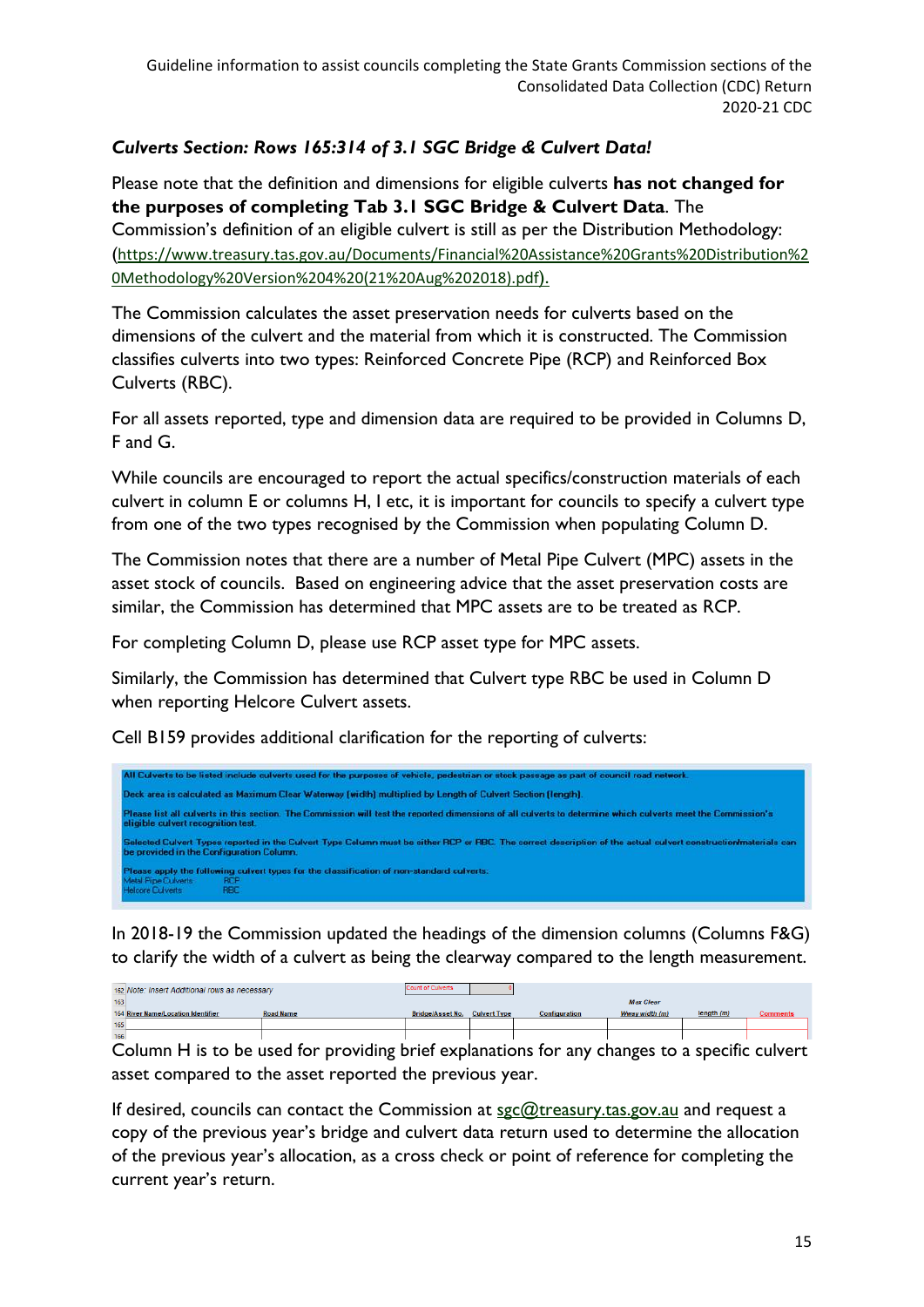# <span id="page-15-0"></span>Worksheet 3.2 ALGA NLRDS Data!

ALGA requires councils to report bridges and only major culverts in Tab 3.2 ALGA NLRDS! as per the definition in Worksheet Details & Definitions! (Row 686-687).

Please use the NLRDS definition for populating the ALGA data request only.